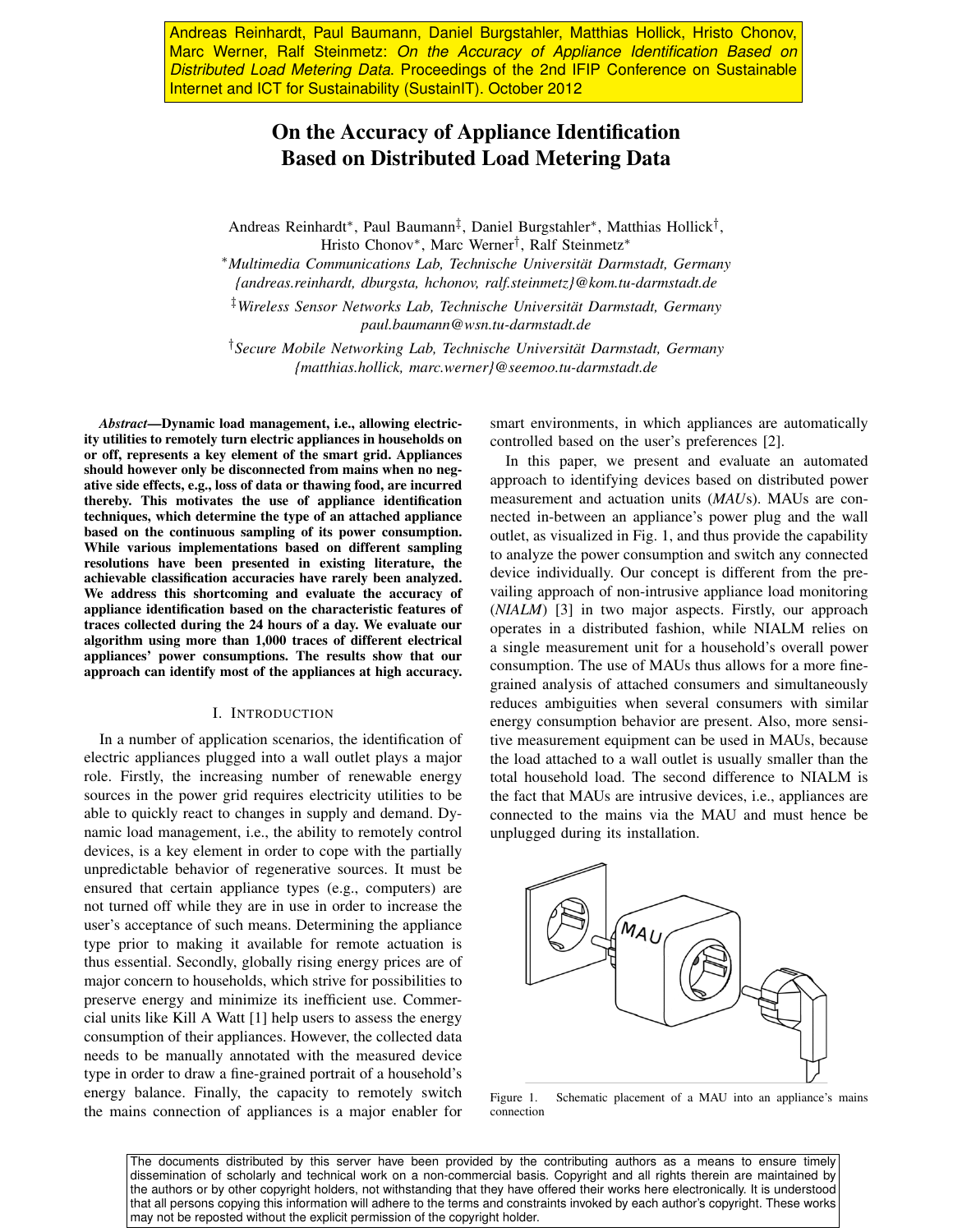The two main contributions of this paper are the introduction of our *tracebase* repository of real-world power consumption traces [4] and the evaluation of the automated recognition of electric appliances based on the collected traces. To this end, we introduce methods to measure and represent load characteristics, and present the applied signal processing and estimation techniques for load recognition. This paper is structured as follows. First, we provide an overview of the data collection setup in Sec. II, and introduce the *tracebase* repository, where we make our collected traces publicly available to researchers. Subsequently, we present implementation details of our appliance identification framework in Sec. III, and evaluate the accuracy of our proposed algorithm in Sec. IV. We summarize related work in Sec. V and conclude this paper in Sec. VI.

## II. DATA COLLECTION

For a thorough evaluation of device classification mechanisms under real-world conditions, a comprehensive collection of real-world traces is needed. Although traces that represent the power demand of complete households are available to the research community, such as the REDD dataset [5], they primarily contribute to research on load disaggregation algorithms. For an identification of appliances at high accuracy and solely based on their power consumption, we argue that data is required at the granularity level of individual devices. The first contribution of this paper is thus the presentation of our *tracebase* respository, which contains more than a thousand electrical appliance power consumption traces that have been collected in more than ten households and office spaces.

## *A. Setup*

For the collection of the data sets from a large range of electric appliances, we have used the Plugwise system [6], a commercially available distributed smart metering platform. In contrast to research prototypes like ACme [7], the Plugwise system is available in larger quantities as well as being approved for its electrical safety. Its is based on two main components, namely the Circle, which takes the role of the MAU and is connected between an appliance and the wall outlet, and the Stick, which wirelessly interfaces the deployed Circles to a computer. Circles can be queried periodically by the stick, returning the average real power demand of the attached appliance over intervals of one and eight seconds, respectively. Although Circles lack support for measuring reactive power and phase shift, we have selected the platform due to its availability in large numbers and the convenient installation.

For the data collection, we have created a polling application, which requests the wattage readings collected by each of the deployed Circles. In order to successfully establish a communication to the data collecting host system, the "Plugwise Unleashed" protocol [8] has been used. The collected

| 14/01/2012 10:48:47; 151; 156 |  |  |
|-------------------------------|--|--|
| 14/01/2012 10:48:48; 147; 151 |  |  |
| 14/01/2012 10:48:49; 147; 151 |  |  |
| 14/01/2012 10:48:50; 145; 149 |  |  |
| 14/01/2012 10:48:51; 145; 147 |  |  |
| 14/01/2012 10:48:52; 145; 147 |  |  |
| 14/01/2012 10:48:53; 143; 145 |  |  |
| 14/01/2012 10:48:54; 143; 145 |  |  |
| 14/01/2012 10:48:55; 143; 143 |  |  |



readings are stored on the data collection node in commaseparated value files; one file is created for each metered appliance every day. Each entry in the file is preceded by the date and time of its collection, followed by the two power consumption readings. An excerpt of a trace collected by a Circle attached to a refrigerator is shown in Fig. 2.

# *B. Trace Collection*

We have attached Circles to more than a hundred devices in order to collect a large variety of fine-grained power traces. Both household and office appliances have been monitored in order to provide a broad foundation for analyses. Circles were connected to some appliances for

Table I NUMBER OF COLLECTED TRACES FOR EACH DEVICE TYPE

| Device type                  | # appliances   | # traces |
|------------------------------|----------------|----------|
| Alarm clock                  |                | 5        |
| Bean-to-cup coffee maker     | 1              | 44       |
| Coffee maker                 | 5              | 39       |
| Computer monitor             | 14             | 156      |
| Computer printer             | $\overline{c}$ | 16       |
| Cooking stove                | 1              | 16       |
| Desktop computer             | 9              | 90       |
| Digital TV receiver          | $\frac{2}{3}$  | 24       |
| Dishwasher                   |                | 47       |
| DVD player                   | $\frac{3}{3}$  | 5        |
| Ethernet switch              |                | 33       |
| External USB hard disk drive | $\overline{4}$ | 30       |
| Freezer                      | $\mathbf{1}$   | 9        |
| HDTV Media center            | 3              | 17       |
| HiFi stereo amplifier        | 3              | 52       |
| <b>Iron</b>                  | 1              | 3        |
| Lamp                         | 6              | 45       |
| Laptop computer              | 6              | 67       |
| Microwave oven               | 5              | 48       |
| Playstation 3 console        | $\overline{c}$ | 14       |
| Refrigerator                 | 7              | 130      |
| Subwoofer                    | $\overline{2}$ | 28       |
| Television set               | 10             | 94       |
| Toaster                      | $\overline{4}$ | 25       |
| Tumble Dryer                 | $\overline{c}$ | 9        |
| Vacuum cleaner               | 1              | 1        |
| Video projector              | 1              | 19       |
| Washing machine              | 7              | 22       |
| Water fountain               | 1              | 56       |
| Water kettle                 | 8              | 86       |
| WiFi router                  | 4              | 40       |
| Total                        | 122            | 1,270    |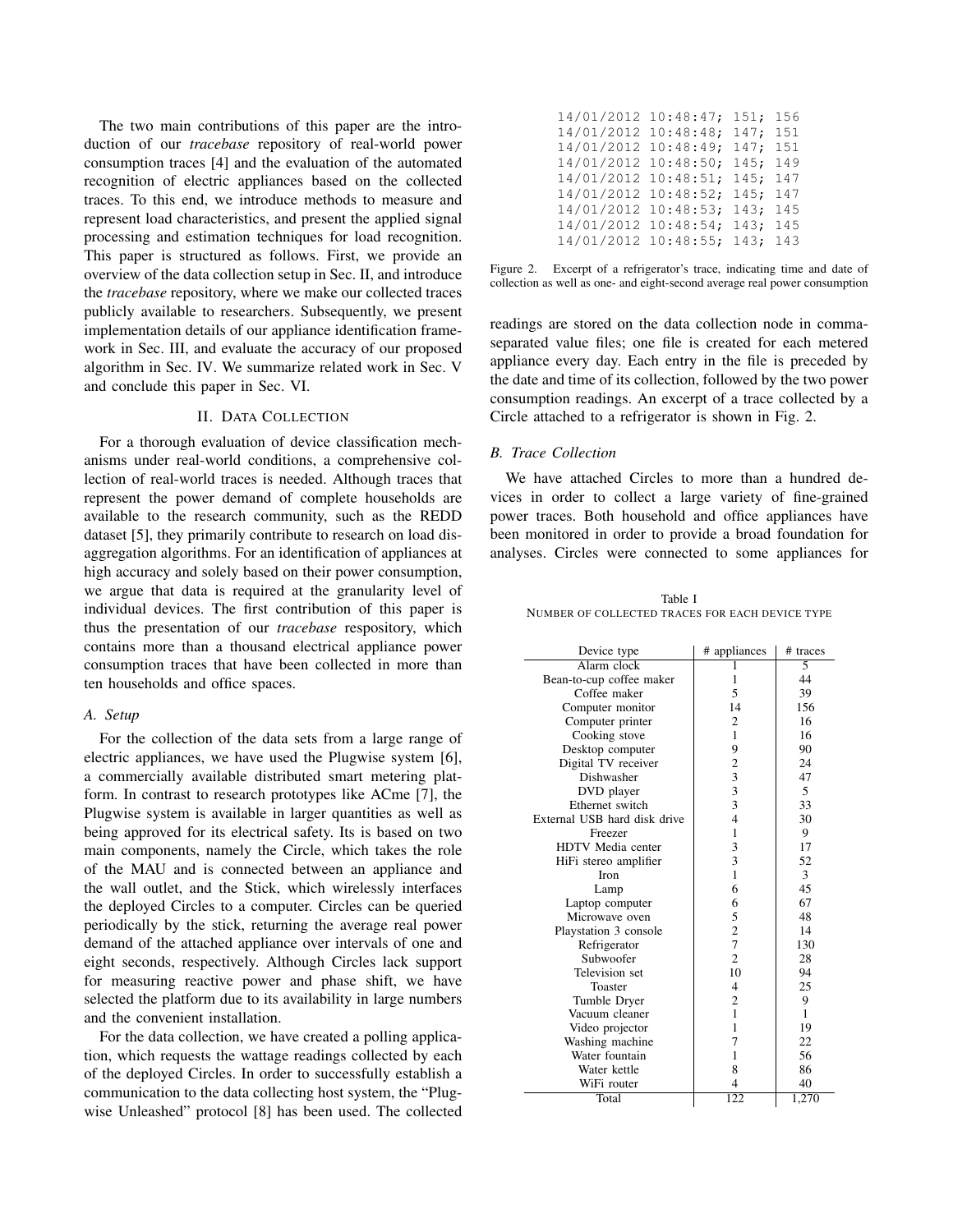

(c) Real power consumption of the dishwasher over a time period of 3 minutes

Figure 3. Visualization of the fine temporal granularity of the data collected in the *tracebase* repository using the example of a dishwasher

several months (e.g., the water fountain and a bean-to-cup coffee maker), whilst others were only in place for a couple of days. To the present day, we have collected a data set comprised of more than 1,000 power consumption traces from 31 different types of appliances, as listed in Table I. Further deployments are still ongoing, and collected traces are added to the *tracebase* continually. Besides indicating the monitored appliance type, the table also provides the number of instances for a given type (e.g., the four different instances of the type *toaster*) as well as the total number of traces per appliance. In order to get an impression of the fine granularity of the collected traces, we have visualized a dishwasher's power consumption trace in different degrees of detail in Fig. 3. In contrast to smart meters, which are mostly limited to data collection intervals of several minutes, the high temporal resolution of our traces enables unprecedented analyses of the power consumption.

We have deliberately decided to collect traces for each appliance individually in order to give researchers the opportunity to conduct analyses on a per-device level. More realistic measurement scenarios, such as sub-level metering, can however be easily realized by the superposition of several traces. Similarly, the collection of data at a sampling rate of one reading per second might not reflect the actual sampling rate of typical smart meters, but can be reduced easily by means of integrating filters. All collected traces are available to the research community within the scope of our *tracebase* project, which can be accessed online at http://www.tracebase.org.

# III. CLASSIFICATION OF APPLIANCES

By having created a comprehensive repository of power consumption traces, the foundation of our appliance identification algorithm is established. In this section, we discuss how we extract representative features from each of the traces. These are used to train the classifiers that finally enable the classification of yet unknown traces.

# *A. System Operation*

An architectural overview of our appliance classification system is shown in Fig. 4, and is explained as follows:

- In its first step, traces (as well as an annotation of the device type that has been monitored) are collected using the MAUs. The system has been optimized for the use of diurnal traces, i.e., traces collected over the 24 hours of a day, but can be easily adapted to other input formats. In the remainder of this paper, we utilize the traces collected in our *tracebase* project, as described in Sec. II.
- In the second step, the system extracts several characteristic features from the diurnal input traces and stores them in a feature vector. We have implemented the feature extraction stage in a modular fashion, such that the implementations which extract features (we refer to them as feature *processors*) can be modified and deactivated easily and without any interdependencies. Each resulting feature vector is annotated by the actual device class from which the trace was collected in order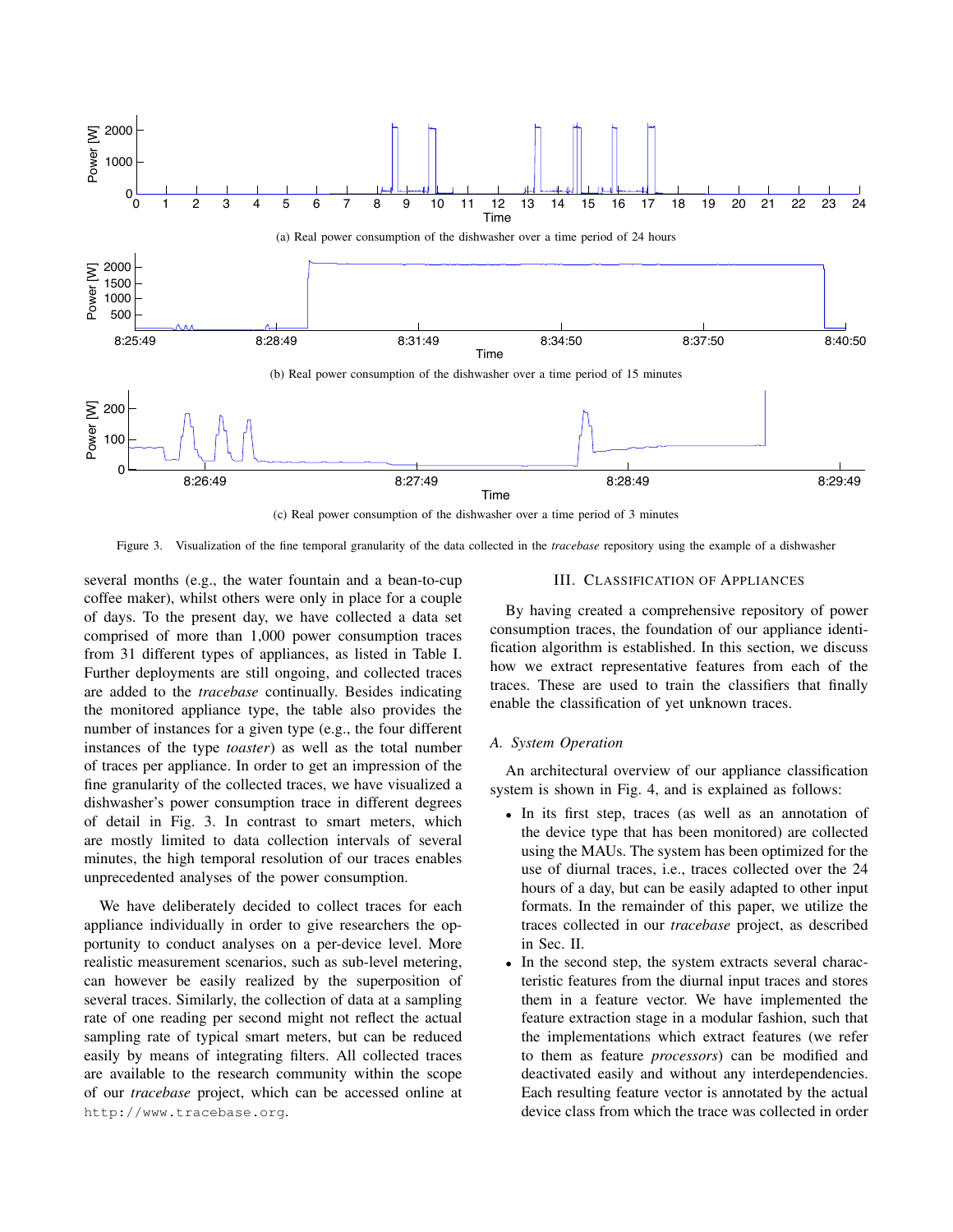

Figure 4. Architecture of our appliance identification system

to train the classifier. The output of this second stage is a list of feature vectors, one per input trace.

• Finally, the list of generated feature vectors is used to train a classifier. The underlying model is internally created by the selected classifier, and allows it to categorize new and yet unseen feature vectors into one of the previously trained device type classes.

While the first step involves both the data collection on a MAU and the storage in a database system, the remaining two steps are executed on an evaluation server with sufficient computational power to handle the high computational load incurred by the feature extraction and the memory required to maintain the resulting models. For an evaluation of the resulting classification accuracy, the classifier can either be invoked to classify a dedicated testing set of feature vectors, which are not part of its model. Alternatively, a crossvalidation can be performed, in which a percentage of the available feature vectors is deliberately removed during the model construction, and instead used to assess the achievable classification accuracy. In this paper, we follow the latter approach of using cross-validation to assess the achievable classification accuracy.

### *B. Feature Selection*

We have analyzed the collected readings with the goal to extract unique features to support a reliable device identification. The resulting feature processors extract features for the following four main classes, which are described in more detail in the following paragraphs:

- Temporal appliance behavior
- Energy and power consumption levels
- Shape of the power consumption
- Noise level characteristics and statistic features

In total, our processors extract numerous features for all of the listed classes (an analysis of the most important features is presented in Sec. IV-C), hence we confine our descriptions to the most relevant sets of features. Prior to the immediate consideration of data traces for the training, however, we have applied a preprocessing step that disregards traces in which the power draw observed throughout the entire day has been constant (e.g., if an appliance has not been used all day).

*1) Time-based features:* We describe the time during which a device is switched on or in use by several features. Firstly, we count the number of seconds during which the appliance's power consumption exceeds a threshold of two watts, above which we consider the appliance as *active*. This empirically determined values also suppress the noise floor introduced when using Plugwise Circles as MAUs. We consider the total duration of a device's activity over the whole day as well as in intervals of six hours each. Additional usage information is extracted for the different times of the day, i.e., morning, noon, evening and night time.

We count the number of alternations between the on and off state of the individual appliances as well as the number of complete activity cycles throughout a day. The average activity duration of these intervals, divided by the number of intervals during a day leads to a numeric feature that returns a nearly steady value for many device classes. Additionally the duration of the smallest and the longest interval as well as corresponding average values are being extracted. Beyond this, the complementary values of the interval times, the off times, are calculated as the shortest and longest time periods during which an appliance is inactive. We supplement these features by their average values and sums.

As an extension to this, the time between blocks of closely spaced on-off-intervals, so called *usage-blocks*, is considered separately with respect to shortest, longest, and average time spans. We also extract if the activity durations are increasing or decreasing throughout the day, or if the time between the usage-blocks is increasing. Furthermore, we calculate quotients of the difference of the longest and shortest values to the corresponding average value.

The time spans during which the power consumption is within a bound of 2% to the highest, the lowest, and the average power values during the whole day are also considered. We furthermore regard the proportion of time during which the device was active as compared to the time it was switched off. The day of the week is taken into account, indicating if the device has been seen active on weekdays and weekends regularly. Finally, we divide the whole day into 144 intervals of ten minutes each, and analyze during which periods the device has been active.

*2) Energy and power:* As one of the most characteristic features we extract the maximum power consumption during a day as well as for each hour of the day individually. We calculate the average power and energy consumption over the whole day in various ways. Firstly, we regard blocks of two and six hours duration each. Secondly, we consider the first and second half of the day, and thirdly confine our average calculation to the time during which the device was active. Moreover, the median of the power consumption is calculated for the active time. In addition, we again divide the whole day into 144 time slots and calculate the average power and energy demand for every slot.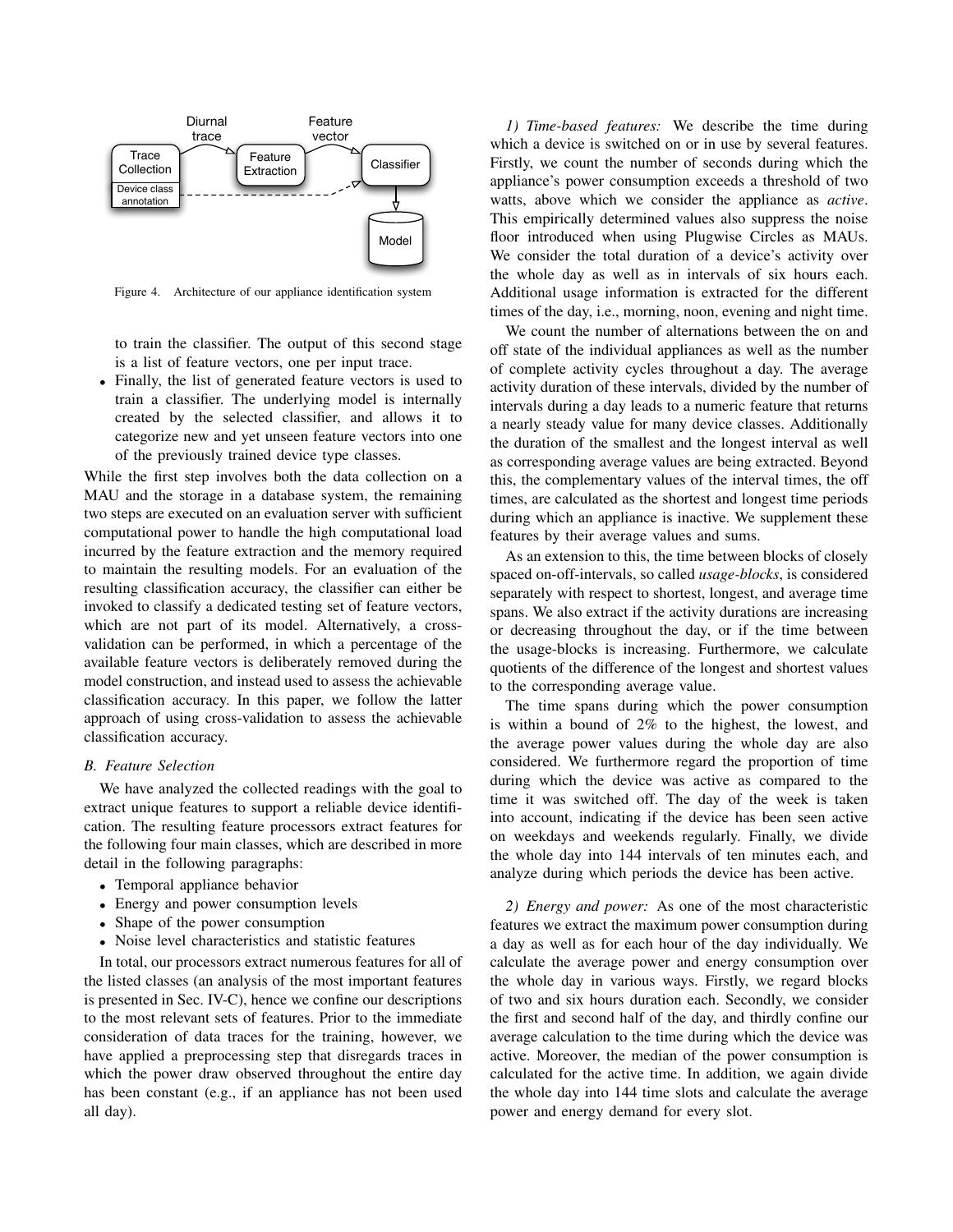For the energy- and power-related features, we also consider the aforementioned usage-blocks. We calculate the smallest and the largest power and energy levels as well as their averages for each of the usage-blocks. Moreover, we analyze the variances of power and energy between these blocks and consider the increase and/or decrease in power between successive intervals. We pay special attention to the longest activity interval, for which the minimum and maximum power values are extracted as separate features. Furthermore, we calculate the average power and integrate over the interval to extract the energy consumed. We determine the minimum and maximum power value during the longest activity interval and calculate the corresponding percentage in time of these values during this interval. An additional feature of boolean type is used to indicate if there is more than one interval of the maximum length.

The next regarded energy and power feature indicates whether the power consumption over the whole day is nearly constant, i.e., only a fluctuation of at most three watts around the average value. In consideration of the position of the strongest peak, we use a median filter to eliminate potential outliers caused by disturbance or erroneous sensor readings. Finally, the range between the lowest and highest observed power consumption is divided into ten equal-sized subranges, and the extent of time during which the measured power level falls within each of these ranges is determined.

*3) Power consumption shape:* We describe the strength of variations throughout a day by two numeric features that are incremented every time two consecutive values differ by more than 5% or 60% of the moving average value, respectively, indicating the smoothness of the power consumption's shape. Next, we count how many times the power consumption curve crosses the thresholds of 5, 10, 50, 200, 500, and 2,000 watts, respectively. Short-lived threshold exceedings, lasting for less than 20 seconds, are counted separately from longer-lasting ones.

We have determined that important and characteristic features can be extracted from the shape of the power consumption around peaks. Thus, special attention is paid to the area around the highest peak. After finding this peak, the average value of the previous ten samples is compared with the following two threshold values. The first threshold corresponds to the average power level during the on state of the device, the second one to the average value throughout whole day. These thresholds are being used to determine the steepness of the rising and falling edge of the shape. Likewise, we calculate the slopes around the smallest and highest peak as well as an average value. We do this twice, once by only taking the first 20% of the interval into account and once taking the whole interval into account. Further features are extracted by taking each activity interval into account individually and extracting the smallest, highest, and average number of peaks within it along with the relative position of its occurrence. Also, the corresponding smallest, highest, and average power levels of these peaks are collected.

We set a threshold to 90% of the highest peak value, to which we compare the average value of the ten samples following the peak. The resulting feature describes if the shape keeps on a high value or if the power demand quickly declines after an initially large power demand. The time until the difference between consecutive values to the average of their 10 previous samples is less than 2% is counted, and lastly, we calculate the slope of the shape between the peak point and the point in time that meets aforementioned condition.

*4) Noise level and statistic features:* To describe the noise or high fluctuations in the measured power curves, we compare the original measured curve with a low pass filtered one. We individually compare the curves for each of the activity intervals and the off intervals, and match the smallest and the highest value as well as the average value of each of the sub-traces. We further compute the autocorrelation of each diurnal trace. Extracted features are the number of points of inflection and the value of the first minimum. As a last feature extracted by the autocorrelation processor, we determine the value and the time shift of all local extrema.

A feature that allows an assessment of the previous calculated average value is the standard deviation. We do several computations on the frequencies in the collected data traces. By using the Fast Fourier transform, we determine the highest frequency in the input trace, and analyze the amount of energy within frequency ranges of 5%, 15% and 25% of the highest frequency. We also use a ten-point discrete Fourier transform to directly extract feature values that describe periodicities in the data traces of the different device classes. To consider the fact that different device classes are likely to draw different power levels during their operation, we use the concept of a histogram. We divide the range of power consumption into 18 equidistant compartments, and we analyze the class-wise average distribution of the power consumption for each of these compartments.

*5) Summary:* We have developed an appliance classification framework, in which feature processors can be integrated in a modular fashion. Our current implementation uses more than 10 feature processors which extract a total number of 517 characteristic features from each diurnal power consumption trace. While the framework is tailored to the simple integration of feature processors and the analysis of their classification accuracy, it can also be used to classify new and yet unseen traces. Therefore, the same set of features is extracted from the incoming trace, and the classifier (which has already trained its model using the data from the *tracebase*) is invoked to classify the trace.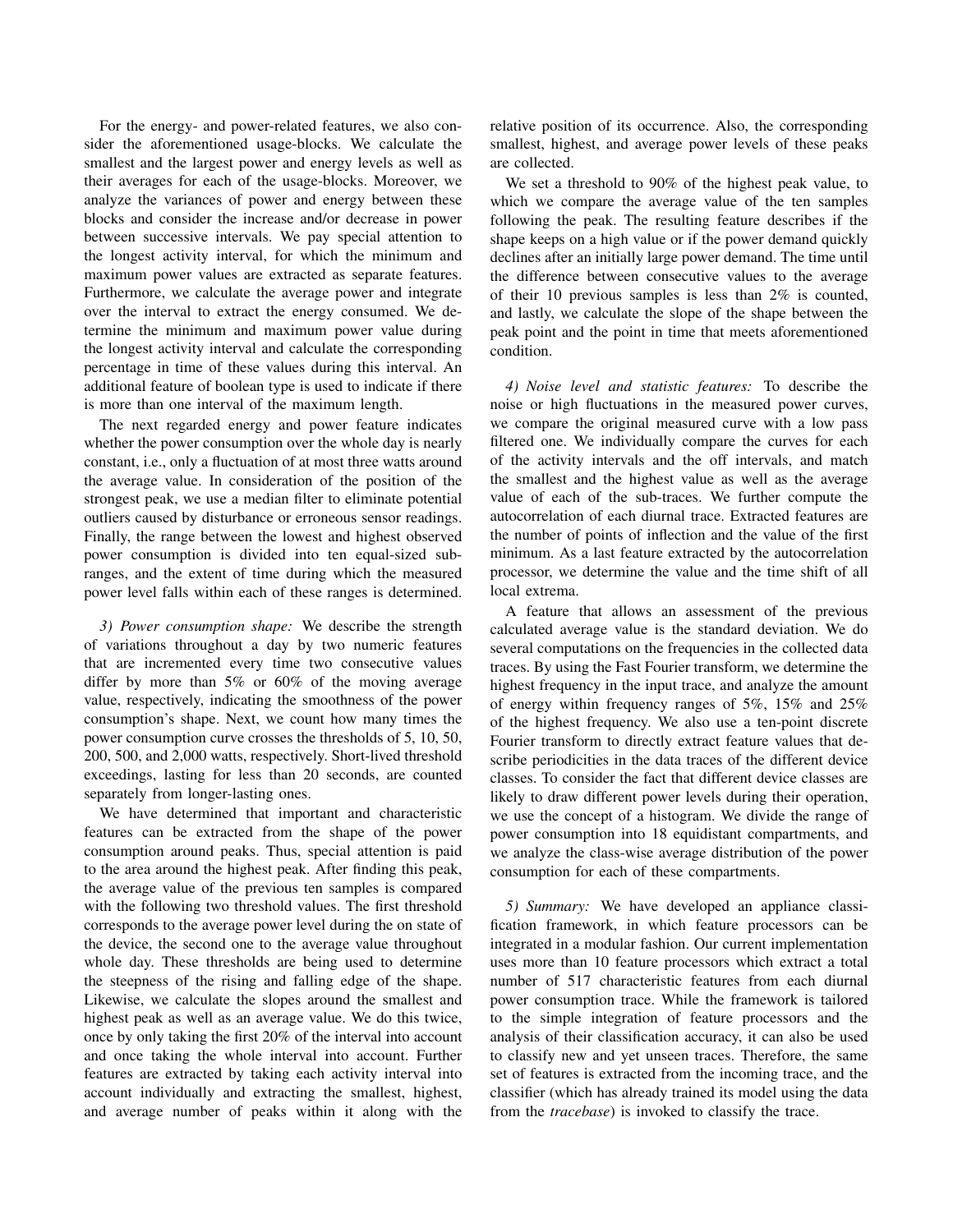Table II CLASSIFICATION ACCURACY FOR DIFFERENT CLASSIFIERS

| Algorithm               | Cross-validation<br>accuracy (25 folds) | Model construction<br>time |
|-------------------------|-----------------------------------------|----------------------------|
| Bagging                 | 92.73%                                  | 7.38s                      |
| <b>Bayesian Network</b> | 91.48%                                  | 1.46s                      |
| J48                     | 91.31%                                  | 2.18s                      |
| JRip                    | 84.21%                                  | 10.75s                     |
| LogitBoost              | 93.65%                                  | 31.3s                      |
| Naive Bayes             | 89.89%                                  | 0.13s                      |
| <b>Random Committee</b> | $95.5\%$                                | 0.42s                      |
| Random Forest           | 95.07%                                  | 0.43s                      |
| Random Tree             | 84.13%                                  | 0.1s                       |

## IV. EVALUATION

For our practical evaluation, we have implemented the presented appliance identification framework using the Java programming language. The framework caters for the extraction of the features (cf. Sec. III-B) from the collected traces, the creation of a machine learning model, and the classification of traces according to the established model. For the construction of the classification model, we have used the Weka data mining toolkit [9].

#### *A. Classifier Selection*

In the first step of our evaluation, we have assessed the classification accuracy of different classifiers. To this end, we have used 1,197 of the power traces collected in the *tracebase* and extracted all 517 features, the most important ones of which have been described above, for each of the traces. Traces without any activity, i.e., a continuous power consumption below two watts, were excluded from our analysis, such that not all samples present in the *tracebase* were used. On average, the extraction of all 517 features from any diurnal input trace required 4.97 seconds on an Intel Core2Duo E7400, clocked at 2.8GHz. A measurable fraction of this duration can however be attributed to the file read operations on the hard disk drive. In terms of its memory consumption, the feature extraction exposed a peak memory demand of slightly more than 800MB of RAM.

Nine classifiers were trained with the resulting feature set and analyzed with respect to their classification accuracy. The resulting values for the classification accuracies for 25 fold cross validations are presented in Table II, along with the time required to construct the corresponding models. A general observation from the table is that all considered algorithms achieve accuracies in excess of 80%, which can be taken as an indication that the extracted features are well suited to describe individual appliance types and distinguish them from others. The best results were observed for the Random Committee algorithm (which internally relies on ten Random Trees), catering for an average classification accuracy of 95.5%. The Random Committee is also among the fastest classifiers to construct its model; it is only outperformed in terms of speed by the Naive Bayes and Random Tree approaches, which however have significantly lower classification accuracy values. As a result, we have confined our analyses to the use of the Random Committee algorithm in our further evaluations.

# *B. Detailed Classification Results*

In a subsequent evaluation, we have regarded the overall classification result of the Random Committee algorithm in more detail. Table III thus shows the resulting values for true and false positives as well as precision and recall for each device class.

Only a single device type (the CRT monitor, entry  $Y$ ) has a comparably poor classification result with a true positive ratio of only 11.8%. Across all other device classes, our implementation however reaches at least 80% classification accuracy, and more than half of the device classes are always classified correctly, i.e., they have a true positive ratio of 1.0. The observed precision and recall values are well inline with the observations for the true positive rate. Confusion, indicated by the false positive classification rate, is below 0.02 across all 33 device classes, and highest for the CRT and LCD monitor classes (types Y and *1*). More than half of the devices can be unambiguously classified, with no confusion between their device classes.

Table III CLASSIFICATION ACCURACY FOR EACH APPLIANCE WITH TRUE POSITIVE (TP), FALSE POSITIVE (FP), PRECISION, AND RECALL VALUES (25-FOLD CROSS-VALIDATION, RANDOM COMMITTEE)

| Appliance             | TP    | FP           | Precision | Recall |
|-----------------------|-------|--------------|-----------|--------|
| Playstation $3(A)$    | 0.917 | 0.002        | 0.846     | 0.917  |
| Desktop PC $(B)$      | 0.971 | 0.001        | 0.986     | 0.971  |
| Laptop computer $(C)$ | 1.0   | $\Omega$     | 1.0       | 1.0    |
| USB harddrive (D)     | 1.0   | $\Omega$     | 1.0       | 1.0    |
| Toaster (E)           | 0.952 | $\Omega$     | 1.0       | 0.952  |
| HiFi amplifier (F)    | 0.984 | 0.001        | 0.984     | 0.984  |
| LCD TV set (G)        | 0.956 | 0.003        | 0.956     | 0.956  |
| Coffeemaker (H)       | 0.976 | 0.003        | 0.93      | 0.976  |
| Dishwasher (I)        | 1.0   | 0.002        | 0.955     | 1.0    |
| Bean-to-cup $(J)$     | 1.0   | $\Omega$     | 1.0       | 1.0    |
| Ethernet switch (K)   | 1.0   | $\theta$     | 1.0       | 1.0    |
| Video projector (L)   | 0.963 | $\theta$     | 1.0       | 0.963  |
| Subwoofer (M)         | 1.0   | 0.001        | 0.971     | 1.0    |
| Media center (N)      | 1.0   | $\theta$     | 1.0       | 1.0    |
| Alarm clock (O)       | 0.833 | $\Omega$     | 1.0       | 0.833  |
| $DVD$ player $(P)$    | 1.0   | 0.001        | 0.941     | 1.0    |
| Freezer $(O)$         | 1.0   | $\mathbf{0}$ | 1.0       | 1.0    |
| Tumble drier $(R)$    | 0.923 | $\theta$     | 1.0       | 0.923  |
| WiFi router (S)       | 1.0   | 0.001        | 0.976     | 1.0    |
| Microwave oven (T)    | 0.905 | 0.003        | 0.927     | 0.905  |
| Cooking stove (U)     | 1.0   | $\Omega$     | 1.0       | 1.0    |
| Water fountain (V)    | 1.0   | $\Omega$     | 1.0       | 1.0    |
| Washing machine (W)   | 0.957 | $\theta$     | 1.0       | 0.957  |
| Iron $(X)$            | 1.0   | $\Omega$     | 1.0       | 1.0    |
| CRT monitor $(Y)$     | 0.118 | 0.01         | 0.143     | 0.118  |
| CRT TV set (Z)        | 0.958 | 0.002        | 0.92      | 0.958  |
| $LCD$ monitor $(1)$   | 0.885 | 0.016        | 0.864     | 0.885  |
| Refrigerator (2)      | 1.0   | 0.001        | 0.992     | 1.0    |
| Computer printer (3)  | 1.0   | $\Omega$     | 1.0       | 1.0    |
| Water kettle (4)      | 1.0   | $\Omega$     | 1.0       | 1.0    |
| TV receiver $(5)$     | 1.0   | $\Omega$     | 1.0       | 1.0    |
| Vacuum cleaner (6)    | 0.941 | 0.001        | 0.941     | 0.941  |
| Lamp $(7)$            | 0.854 | 0.003        | 0.921     | 0.854  |
| Weighted average      | 0.955 | 0.003        | 0.953     | 0.955  |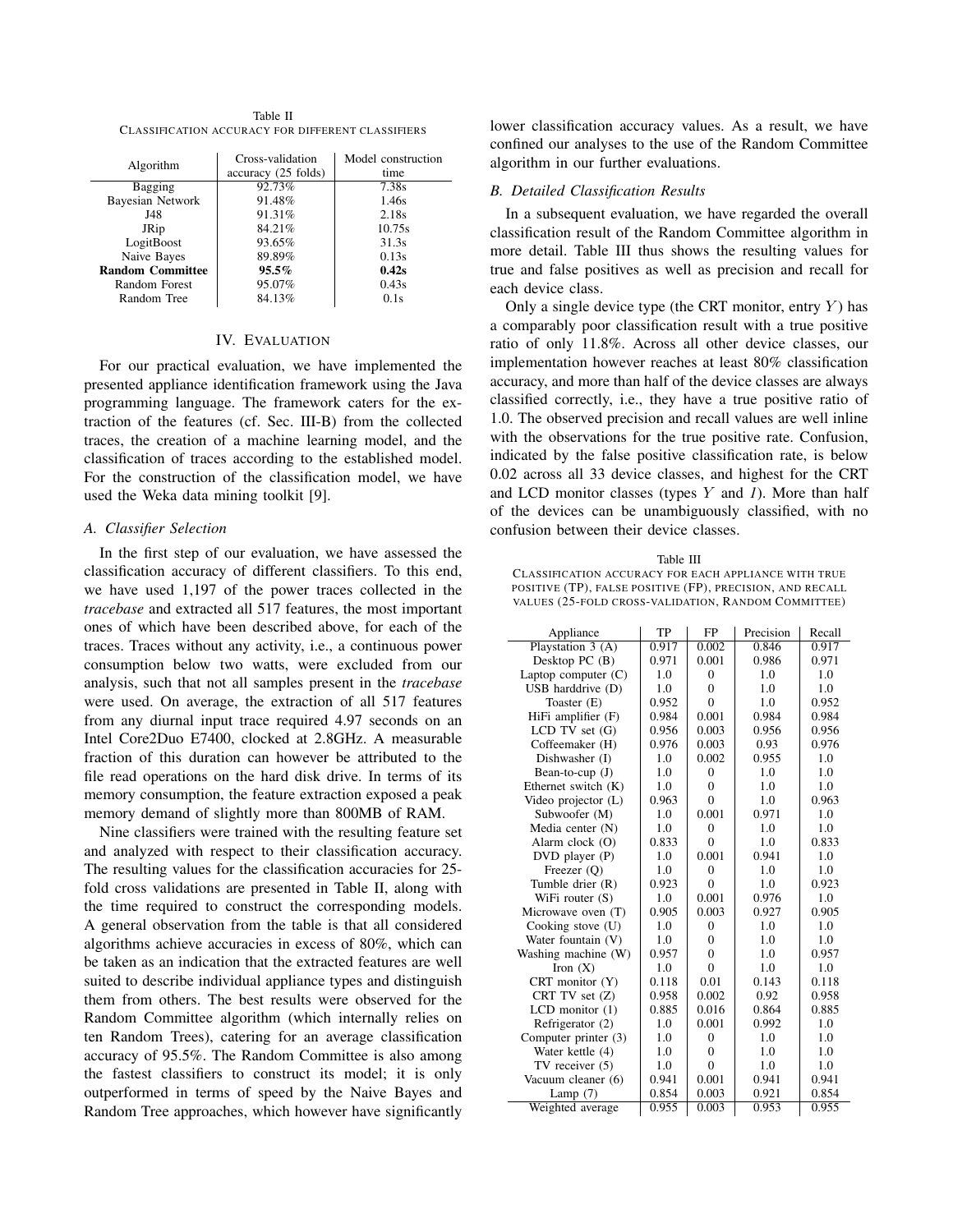| Table IV                                                                                   |
|--------------------------------------------------------------------------------------------|
| CONFUSION MATRIX FOR EACH APPLIANCE (25-FOLD CROSS-VALIDATION, RANDOM COMMITTEE ALGORITHM) |

|                  | A            | B        | C            | D              | E        | F        | G              | Н        |              |              | K        | L            | M            | N              | 0            | P            | Q              | R            | S                 |          | $\boldsymbol{U}$ |              | W        | X            |                | Z            |                | 2        | 3        | 4        | 5.           | 6              | 7        |
|------------------|--------------|----------|--------------|----------------|----------|----------|----------------|----------|--------------|--------------|----------|--------------|--------------|----------------|--------------|--------------|----------------|--------------|-------------------|----------|------------------|--------------|----------|--------------|----------------|--------------|----------------|----------|----------|----------|--------------|----------------|----------|
| $\boldsymbol{A}$ | 11           | 0        | $\Omega$     | $\Omega$       | $\Omega$ | $\Omega$ | 0              | $\theta$ | $\mathbf{0}$ | $\Omega$     | $\Omega$ | $\mathbf{0}$ | $\Omega$     | $\mathbf{0}$   | $\Omega$     | $\mathbf{0}$ | $\mathbf{0}$   | $\mathbf{0}$ | 0                 | 0        | $\theta$         | $\Omega$     | $\Omega$ | 0            | 0              |              | 0              | 0        | 0        | 0        | $\mathbf{0}$ | $\overline{0}$ | $\Omega$ |
| $\boldsymbol{B}$ | $\theta$     | 68       | $\Omega$     | $\Omega$       | $\Omega$ |          | 0              | 0        | $\Omega$     | $\Omega$     | $\Omega$ | $\Omega$     | $\Omega$     | $\Omega$       | $\Omega$     | 0            | 0              | 0            | $\Omega$          | $\Omega$ | $\Omega$         | $\Omega$     | $\Omega$ | 0            | 0              | 0            |                | 0        | $\Omega$ | $\Omega$ | $\mathbf{0}$ | $\Omega$       | $\Omega$ |
| $\,$ $\,$        | $\bf{0}$     | 0        | 50           | $\Omega$       | $\Omega$ | $\theta$ |                | 0        | 0            | $\Omega$     |          | 0            | $\Omega$     | $\Omega$       | 0            | 0            | 0              | $\Omega$     | 0                 | 0        | $\Omega$         | $\Omega$     | $\Omega$ | $\theta$     | 0              | 0            | 0              | 0        |          | 0        | 0            | $\Omega$       | $\Omega$ |
| D                | $\Omega$     | $\Omega$ | $\Omega$     | 29             | $\Omega$ | 0        | 0              | 0        | 0            | 0            |          | $\Omega$     | $\Omega$     | $\Omega$       | $\Omega$     | $\Omega$     | 0              | $\Omega$     | $\Omega$          | 0        | $\Omega$         | $\Omega$     | $\Omega$ | 0            | $^{0}$         | $\Omega$     | $\Omega$       | 0        | $^{(1)}$ | 0        | 0            | $\Omega$       | $\Omega$ |
| E                | $\mathbf{0}$ | $\Omega$ | $\theta$     | $\mathbf{0}$   | 20       |          | 0              |          | 0            | $\Omega$     | $\Omega$ | $\theta$     | $\theta$     | $\overline{0}$ | $\theta$     | $\mathbf{0}$ | 0              | 0            | $\theta$          | $\Omega$ | $\theta$         | $\mathbf{0}$ | $\theta$ | 0            | $\mathbf{0}$   | $\theta$     | $\overline{0}$ | 0        | 0        | $\theta$ | 0            | $\Omega$       | $\Omega$ |
| F                | $\bf{0}$     | $^{0}$   | $\Omega$     | $\Omega$       | $\Omega$ | 60       | 0              | $\theta$ | $\Omega$     | $\Omega$     | $\Omega$ | $^{0}$       | $^{0}$       | $\Omega$       | $\theta$     | $\Omega$     | 0              | 0            | $\Omega$          | 0        | $\Omega$         | $\Omega$     | $\Omega$ | 0            | $\mathbf{0}$   | $\Omega$     |                | 0        | $\Omega$ | 0        | 0            | 0              | $\theta$ |
| G                | $\theta$     | 0        | $\Omega$     | $\Omega$       | $\Omega$ | 0        | 65             | $\theta$ | $\Omega$     | 0            | 0        | 0            | $\Omega$     | $\Omega$       | 0            | 0            | $\theta$       | 0            |                   | 0        | $\Omega$         | $\Omega$     | $\Omega$ | 0            | $\Omega$       |              | 0              | 0        | 0        | $\theta$ | 0            | 0              |          |
| Η                | $\theta$     | $^{0}$   | $\Omega$     | $\Omega$       | $\Omega$ | $\Omega$ | 0              | 40       | 0            |              |          | $\Omega$     | $\Omega$     | $\Omega$       | 0            | 0            | $\theta$       | $\Omega$     | 0                 |          | $\Omega$         | $\Omega$     | $\Omega$ | 0            | $\Omega$       | $\Omega$     | $\overline{0}$ | 0        | 0        | $\Omega$ | 0            | $\Omega$       | 0        |
| Ι                | $\theta$     | $^{0}$   | $\Omega$     | $\Omega$       | $\Omega$ | $\Omega$ | 0              | 0        | 42           | $\theta$     |          | $\Omega$     | $\Omega$     | $\Omega$       | $^{0}$       | $\Omega$     | 0              | $\Omega$     | 0                 | $\theta$ | $\Omega$         | $\Omega$     | $\Omega$ | 0            | $\Omega$       | $\Omega$     | $\Omega$       | $\theta$ | $_{0}$   | 0        | 0            | $\theta$       | $\theta$ |
| $\boldsymbol{J}$ | $\mathbf{0}$ | $\Omega$ | $\Omega$     | $\Omega$       | $\theta$ | $\Omega$ | $\Omega$       | 0        | $\Omega$     | 43           | 0        | $\Omega$     | $\Omega$     | $\Omega$       | $\Omega$     | $\Omega$     | $\Omega$       | $\Omega$     | $\Omega$          | 0        | $\Omega$         | $\Omega$     | $\Omega$ | $\Omega$     | $\mathbf{0}$   | $\Omega$     | $\Omega$       | 0        | 0        | 0        | $\Omega$     | $\Omega$       | $\theta$ |
| Κ                | $\mathbf{0}$ | $\Omega$ | $\Omega$     | $\Omega$       | $\Omega$ | $\Omega$ | $\Omega$       | $\Omega$ | $\mathbf{0}$ | $\Omega$     | 31       | $\Omega$     | $\Omega$     | $\Omega$       | 0            | $\Omega$     | $\Omega$       | 0            | $\Omega$          | $\Omega$ | $\Omega$         | $\Omega$     | $\Omega$ | $\Omega$     | $\mathbf{0}$   | $\mathbf{0}$ | $\overline{0}$ | 0        | $\Omega$ | 0        | 0            | $\Omega$       | $\theta$ |
| L                | $\theta$     |          | $\Omega$     | $\Omega$       | $\Omega$ | $\Omega$ | 0              | 0        | 0            | $\mathbf{0}$ | $\Omega$ | 26           | $\Omega$     | $\Omega$       | 0            | 0            | 0              | 0            | $\Omega$          | $\Omega$ | $\Omega$         | $\Omega$     | $\theta$ | 0            | 0              | $\mathbf{0}$ | $\overline{0}$ | $\Omega$ | 0        | 0        | 0            | $\Omega$       | $\theta$ |
| М                | $\Omega$     | $\Omega$ | $\Omega$     | $\Omega$       | $\Omega$ | $\Omega$ | $\Omega$       | $\theta$ | 0            | $\Omega$     | $\Omega$ | $\Omega$     | 34           | $\Omega$       | 0            | 0            | $\theta$       | 0            | $\Omega$          | $\Omega$ | $\Omega$         | $\Omega$     | $\Omega$ | $\Omega$     | $\Omega$       | $\Omega$     | $\Omega$       | 0        | 0        | 0        | 0            | $\Omega$       | $\theta$ |
| N                | $\mathbf{0}$ | $^{0}$   | $\Omega$     | $\Omega$       | $\Omega$ | $\Omega$ | 0              | 0        | $\Omega$     | $\Omega$     |          | $\Omega$     | $\Omega$     | 4              | 0            | 0            | 0              | 0            | $\Omega$          | $\Omega$ | $\Omega$         | $\Omega$     | $\Omega$ | $\Omega$     | $\Omega$       | $\Omega$     | 0              | 0        | 0        | 0        | 0            | $\Omega$       |          |
| Ο                | $\Omega$     | $^{0}$   | $\Omega$     | $\Omega$       | $\Omega$ | $\Omega$ | $\Omega$       | 0        | $\Omega$     | $\Omega$     |          | $\Omega$     | $\Omega$     | $\Omega$       | 5            | 0            | 0              | $\Omega$     | $\Omega$          | 0        | $\Omega$         | $\Omega$     | $\Omega$ | 0            | $\Omega$       | $\Omega$     | $\Omega$       | 0        | 0        | 0        | 0            | $\Omega$       |          |
| $\boldsymbol{P}$ | $\theta$     | $\Omega$ | $\Omega$     | $\theta$       | $\theta$ | $\theta$ | 0              | 0        | 0            | $\Omega$     | 0        | $^{0}$       | $\Omega$     | $\theta$       | $\Omega$     | 16           | 0              | 0            | $\Omega$          | $\Omega$ | $\Omega$         | $\Omega$     | $\Omega$ | $\Omega$     | $\mathbf{0}$   | $\mathbf{0}$ | $\overline{0}$ | $\Omega$ | 0        | 0        | 0            | $\Omega$       | $\Omega$ |
| Q                | 0            | $^{0}$   | $\mathbf{0}$ | $\theta$       | $\theta$ | $\theta$ | 0              | 0        | 0            | $\Omega$     | $\Omega$ | 0            | 0            | 0              | $\mathbf{0}$ | $\theta$     | 9              | 0            | $\Omega$          | $\Omega$ | $\Omega$         | $\Omega$     | 0        | 0            | $\mathbf{0}$   | $\mathbf{0}$ | $\overline{0}$ | 0        | 0        | 0        | 0            | $\Omega$       | $\Omega$ |
| $_{R}$           | $\theta$     | $^{0}$   | $\Omega$     | $\Omega$       | $\Omega$ | 0        | 0              | 0        |              | $\Omega$     | 0        | $^{0}$       | $^{0}$       | $\Omega$       | $\theta$     | $\Omega$     | $\theta$       | 12           | 0                 | 0        | $\Omega$         | $\Omega$     | $\Omega$ | 0            | $\Omega$       | $\Omega$     | $\Omega$       | $\Omega$ | 0        | 0        | 0            | $\Omega$       | $\theta$ |
| $\boldsymbol{S}$ | $\theta$     | $^{0}$   | $\Omega$     | $\theta$       | $\Omega$ | $\Omega$ | 0              | 0        | $\theta$     | $\Omega$     | 0        | $\Omega$     | $\Omega$     | $\Omega$       | $\Omega$     | $\Omega$     | 0              | $\Omega$     | 41                |          | $\Omega$         | $\Omega$     | $\Omega$ | 0            | $\Omega$       | 0            | $\mathbf{0}$   | $\Omega$ | 0        | 0        | $\Omega$     | $\Omega$       | 0        |
| T                | $\mathbf{0}$ | 0        | $\Omega$     | $\theta$       | $\Omega$ | 0        | 0              | 2        |              | $\Omega$     |          | 0            | $\Omega$     | $^{0}$         | 0            | 0            | $\theta$       | 0            | $\Omega$          | 38       | $\Omega$         | $\Omega$     | $\Omega$ | 0            | 0              | $\Omega$     | 0              | 0        | 0        | 0        | 0            |                |          |
| U                | $\theta$     | $^{0}$   | $\Omega$     | $\Omega$       | $\Omega$ | 0        | 0              | 0        | $\Omega$     | $\Omega$     | $\theta$ | $^{0}$       | $\Omega$     | $\Omega$       | $\theta$     | $\Omega$     | 0              | $\Omega$     | $\Omega$          | 0        | 16               | $\Omega$     | $\Omega$ | 0            | $\Omega$       | $\Omega$     | $\Omega$       | $_{0}$   | $_{0}$   | 0        | 0            | $\theta$       | $\theta$ |
| V                | $\mathbf{0}$ | $\Omega$ | $\Omega$     | $\Omega$       | $\Omega$ | $\Omega$ | $\Omega$       | 0        | 0            | $\Omega$     | 0        | $\Omega$     | $\Omega$     | $\Omega$       | $\Omega$     | $\Omega$     | $\Omega$       | $\Omega$     | $\Omega$          | $\Omega$ | $\Omega$         | 56           | $\Omega$ | $\Omega$     | $\theta$       | $\mathbf{0}$ | $\Omega$       | $\Omega$ | 0        | 0        | 0            | $\Omega$       | 0        |
| W                | 0            | $^{0}$   | $\Omega$     | $\Omega$       | $\Omega$ | $\Omega$ | $\Omega$       | 0        | 0            | $\Omega$     | 0        | $\Omega$     | $\Omega$     | $\Omega$       | $\theta$     | $\Omega$     | $\Omega$       | 0            | $\Omega$          |          | $\Omega$         | $\Omega$     | 22       | $\mathbf{0}$ | $\mathbf{0}$   | $\Omega$     | $\Omega$       | $\Omega$ | 0        | 0        | 0            | $\Omega$       | $\theta$ |
| Χ                | $\theta$     | $^{0}$   | $\Omega$     | $\Omega$       | $\Omega$ | $\Omega$ | $\Omega$       | $\theta$ | $\Omega$     | $\Omega$     | 0        | $\Omega$     | $\Omega$     | $\Omega$       | $\theta$     | $\Omega$     | $\theta$       | $\Omega$     | $\Omega$          | $\Omega$ | $\Omega$         | $\Omega$     | $\Omega$ | 3            | $\mathbf{0}$   | $\Omega$     | $\Omega$       | $\Omega$ | 0        | $\Omega$ | 0            | $\Omega$       | $\theta$ |
| Υ                | 1            | $^{0}$   | $\Omega$     | $\Omega$       | $\Omega$ | $\Omega$ | 0              | 0        | $\Omega$     | $\Omega$     | 0        | $\Omega$     | $\Omega$     | $\Omega$       | $\Omega$     | $\Omega$     | $\theta$       | 0            | $\Omega$          | $\Omega$ | $\Omega$         | $\Omega$     | $\Omega$ | $\Omega$     | $\overline{2}$ | $\Omega$     | 13             |          | 0        | 0        | $\Omega$     | $\Omega$       |          |
| Ζ                | $\theta$     | $^{0}$   | $\Omega$     | $\Omega$       | $\Omega$ | 0        |                | 0        | 0            | $\Omega$     |          | 0            | $\Omega$     | $\Omega$       | 0            | 0            | 0              | $\Omega$     | 0                 | 0        | $\Omega$         | $\Omega$     | $\Omega$ | 0            | 0              | 23           | 0              |          |          | 0        | 0            | $\Omega$       | $\theta$ |
| $\mathcal{I}$    | 1            | $^{0}$   | $\Omega$     | $\Omega$       | $\Omega$ | 0        | 0              | 0        | $\Omega$     | $\Omega$     | $\theta$ | $\Omega$     |              | $\Omega$       | $^{0}$       | $\Omega$     | 0              | $\Omega$     | $\Omega$          | 0        | $\Omega$         | $\Omega$     | $\Omega$ | $\theta$     | 12             | 0            | 1080           |          |          | 0        | 0            | $\theta$       | $\theta$ |
| $\overline{c}$   | $\mathbf{0}$ | $\Omega$ | $\Omega$     | $\overline{0}$ | $\theta$ | $\Omega$ | $\Omega$       | 0        | 0            | $\Omega$     | 0        | $\Omega$     | $\theta$     | $\theta$       | $\Omega$     | $\mathbf{0}$ | 0              | 0            | $\Omega$          | $\Omega$ | $\Omega$         | $\mathbf{0}$ | $\theta$ | $\mathbf{0}$ | 0              | 0            | $\theta$       | 1260     |          | $\theta$ | $\Omega$     | $\Omega$       |          |
| $\mathfrak{Z}$   | 0            | $^{0}$   | $\theta$     | $\mathbf{0}$   | $\theta$ | $\theta$ | 0              | 0        | 0            | 0            | $\Omega$ | 0            | $\mathbf{0}$ | 0              | $\theta$     | 0            | $\overline{0}$ | 0            | 0                 | 0        | $\mathbf{0}$     | 0            | $\bf{0}$ | $\bf{0}$     | 0              | $\mathbf{0}$ | $\mathbf{0}$   | 0        | 6        | $\Omega$ | 0            | 0              | $\theta$ |
| 4                | $\theta$     | 0        | $\Omega$     | $\Omega$       | $\Omega$ | 0        | 0              | 0        | $\Omega$     | 0            | 0        | 0            | 0            | $\Omega$       | 0            | 0            | $\theta$       | $\Omega$     | $\Omega$          | 0        | $\Omega$         | $\Omega$     | $\Omega$ | 0            | $\Omega$       | $\Omega$     | $\Omega$       | $\Omega$ | 0        | 70       | $\Omega$     | $\Omega$       |          |
| 5                | $\theta$     | $^{0}$   | $\Omega$     | $\Omega$       | $\Omega$ | 0        | 0              | 0        | $\theta$     | $\Omega$     |          | $\Omega$     | $\Omega$     | $\Omega$       | $^{0}$       | 0            | 0              | $\Omega$     | 0                 |          | $\Omega$         | $\Omega$     | $\Omega$ | $^{0}$       | $\Omega$       | $\mathbf{0}$ | $\Omega$       | $\Omega$ | 0        | 0        | 16           | 0              |          |
| 6                | $\theta$     | $^{0}$   | $\Omega$     | $\Omega$       | $\Omega$ | 0        | $_{0}$         | 0        | 0            | $\theta$     |          | 0            | 0            | $\Omega$       | $\theta$     | 0            | 0              | 0            | $\mathbf{\Omega}$ |          | $\Omega$         | 0            | $^{0}$   | $\Omega$     | 0              | 0            | 0              | $\theta$ |          | 0        | 0            | 16             | $\theta$ |
| 7                | $\Omega$     | 0        | 0            | $\Omega$       | $\Omega$ | 0        | $\overline{c}$ | 0        | $\Omega$     | $\Omega$     |          | 0            | $\Omega$     | $\Omega$       | 0            |              | 0              | 0            |                   |          | 0                | 0            | $\Omega$ | 0            | $\Omega$       | $\Omega$     | $\mathcal{D}$  |          | 0        | 0        | $\Omega$     | $\Omega$       | 35       |

We investigate the occurring confusion in more detail by considering the confusion matrix in Table IV, which shows the numbers of correctly and incorrectly identified traces for each device class. From its visualization, it becomes clear that the matrix is almost diagonal, and that confusion  $-$  as determined previously – mainly exists between the CRT and TFT monitors (types Y and *1*). Due to the small number of traces available for some of the appliance types, such as the iron (type  $X$ ) and the HDTV media center (type  $N$ ), this analysis cannot be considered fully representative for the given classes, and we will conduct further analyses to improve the empirical soundness. In summary, however, the results achieved by the application of our feature extraction and appliance classification approach show that on average 95.5% of all appliances are correctly identified based on their diurnal power consumption traces.

## *C. Feature Selection*

In order to determine the relevance of the extracted features, we have analyzed their information gain using the Weka toolkit, and list the fifteen most important features in Table V. It becomes clear from the table that average and maximum power consumptions during different periods as well as the durations of these periods comprise more than half of all list entries. After having clustered appliances by their typical power consumption, more specific features begin to gain importance. The energy consumption in different time intervals (cf. ranks 14 and 15) or steps in the power consumption (cf. ranks 10 and 11), hence also appear among the list of features with highest information gain. Only twelve features were attributed no information gain due to the fact that none of the 33 appliance classes in the *tracebase* has, e.g., power consumptions between 3,400 and 3,500 watts.

Table V LIST OF THE 15 MOST RELEVANT FEATURES ACCORDING TO THEIR INFORMATION GAIN

| Rank           | Feature description                                      |
|----------------|----------------------------------------------------------|
| 1              | maximum power level in last daily activity phase         |
| $\mathfrak{2}$ | maximum power level during the complete day              |
| 3              | average power level during all activity phases           |
| $\frac{4}{5}$  | average power level for complete day                     |
|                | average energy demand per activity phase                 |
| 6              | highest power level during activity phases               |
| 7              | lowest power level during activity phases                |
| 8              | average power level using current activity phase         |
| 9              | median duration of activity phases                       |
| 10             | highest encountered negative power step                  |
| 11             | highest encountered positive power step                  |
| 12             | average value of all peak levels during the complete day |
| 13             | magnitude of DC offset of discrete Fourier transform     |
| 14             | energy consumption between 9.00pm and 9.10pm             |
| 15             | energy consumption between 9.30pm and 9.40pm             |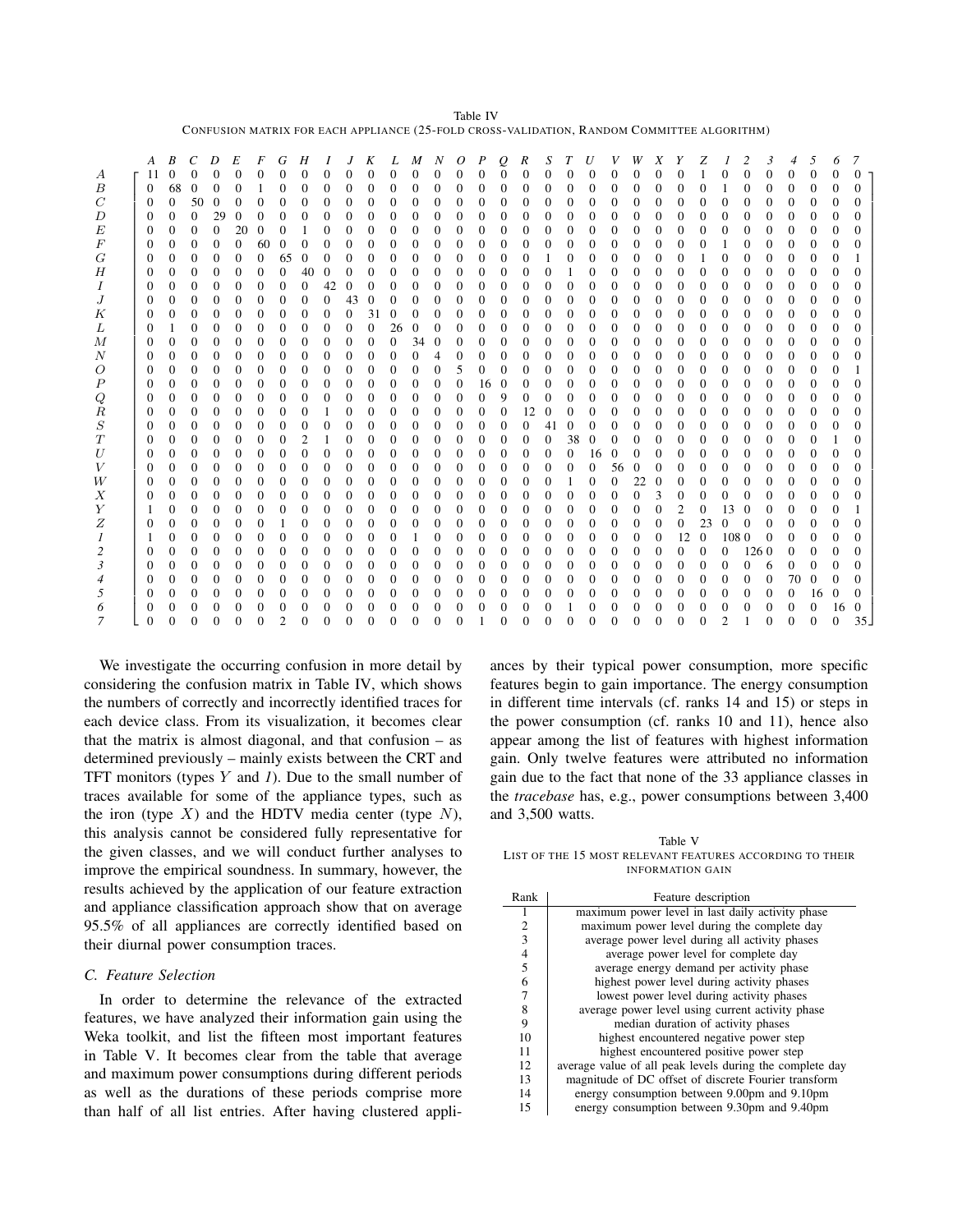# V. RELATED WORK

The classification of appliances or the detection of their presence is generally based on the successful extraction of distinctive features from a power consumption trace. Depending on the location of the sensor, different approaches have been investigated, which we discuss as follows.

*Centralized Sensing:* Pioneering work for appliance identification was based on single point sensing at the meter level and presented by Hart in [3]. In his NIALM approach, one measuring device is used per household in order to identify when appliances are switched on or off. The identity of an appliance is inferred by matching the encountered change in the household's overall power draw against a database of known signatures. A better classification accuracy is achieved by collecting current and voltage samples at higher sampling rates [10]. Therewith, it is possible to detect previously undetectable changes that correspond to appliance state changes. The method is specifically suited for appliances characterized by significant inrush spikes in power draw during their activation, such as motors. The analysis of the harmonics of the transient power consumption (i.e., during device startup or shutdown) represents another extension to the traditional NIALM method. By isolating each harmonic and analyzing the spectral envelope over a fixed duration during the device startup, distinct features in the transient power waveforms can be found [11], [12]. In addition to the analysis of current transients, the harmonic components of the steadystate current also allow for a classification of the attached appliance [13]. In this case, however, the detection system needs to be trained for all possible combinations of active appliances in order to achieve a high classification accuracy. Finally, voltage signatures have also recently been used to identify consumers based on the presence of noise in the building's electrical installation [14] or magnetic fields emitted by appliances [15], and combinations are aforementioned approaches also exist [16]. A major downside of centralized sensing approaches is their incapability of disaggregating similar devices spatially, e.g., discriminating between lamps of the same type mounted in separate rooms. Similarly, the fact that loads below 150 watts cannot be clearly distinguished [17] represents a major drawback of centralized power sensing approaches.

*Circuit-Level Sensing:* By measuring power usage at the circuit level, the inability of single point sensing based systems to monitor very small power consuming devices can be tackled [18]. Commonly, there are fewer devices on each circuit, hence a lower occurrence of indistinguishable devices can be expected. Furthermore, high-power devices, e.g., stoves or air conditioning units, are generally connected to dedicated circuits, and thus more sensitive sensors can be employed for monitoring lower-power devices. Apart from the differences in their installation location, the methods outlined in the above paragraph on centralized sensing can also be directly applied at circuit level.

*Distributed Direct Sensing:* Besides monitoring the activation of appliances at distribution board level, sensor units have also been attached to consumers individually in related research. Despite the higher installation efforts, these distributed sensors bear the potential to both identify and control the plugged-in appliance. The ACme platform [7] and the Plogg [19] are examples of such direct distributed sensing platforms, which monitor the power consumption of the plugged-in appliance. Consumption is reported wirelessly to a base station at an interval of one averaged power reading per minute. Neither the platform nor the overall system however support any automatic appliance classification. Furthermore, an intelligent outlet is presented in [20], which is also based on distributed direct sensing and utilizes a wired communication network to relay the readings to a server.

Our approach of connecting MAUs between the wall outlets and the appliances to identify and control clearly falls into the category of distributed direct sensing. In contrast to existing approaches, however, our implementation permits the extraction of features from sensor data on a local scale (i.e., on the MAU) and to relay only this pre-processed data to the server for classification. Thus, our solution enriches distributed solutions by feature extraction methods well established in the realm of NIALM.

# VI. SUMMARY AND CONCLUSIONS

In this paper, we have presented the *tracebase* repository, hosting a continually growing collection of diurnal power consumption traces collected from individual electrical appliances. Subsequently, we have summarized the considered feature extraction modules, which extract relevant information from each of the traces in order to prepare them for training the classifier. In total, 517 distinct features are being extracted from the data in order to create a model of their behavior. We have evaluated the classification accuracies of different classifiers for 1,197 instances of data and determined the highest accuracy level of 95.5% for the Random Committee classifier. This very high classification accuracy strongly contributes to the applicability of our approach in the envisioned application areas of smart environments, the determination how a building's energy demand is composed, or dynamic load management in the smart grid.

In order to improve our classification accuracy further, we plan to assess the performance when the available features are further enriched by microscopic properties like the frequency spectra of the observed current consumptions. Similarly, instead of connecting MAUs to each appliance individually, we plan to investigate the applicability of the presented approaches on composite power measurements collected from several appliances at the same time.